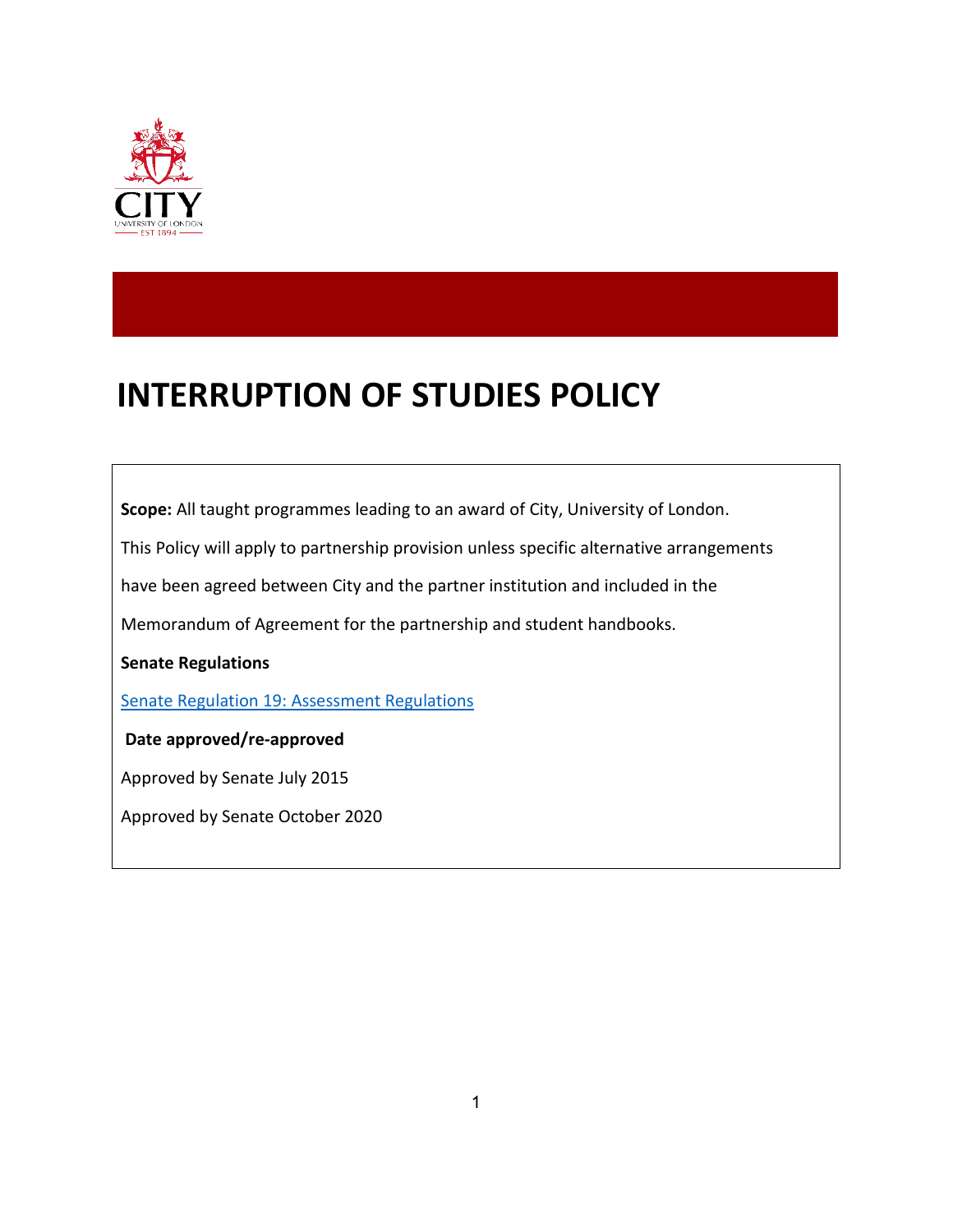# **Interruption of Studies Policy**

## **1. Equality and Diversity statement**

- 1. City, University of London is committed to promoting equality, diversity and inclusion in all its activities, processes, and culture, under its Public Sector Equality Duties and the Equality Act 2010. This includes promoting equality and diversity for all, irrespective of any protected characteristic, working pattern, family circumstance, socio-economic background, political belief or other irrelevant distinction.
- 2. Where relevant to the policy, decision-making panels will ensure a reasonable gender balance (with at least one man and one woman) and will actively consider representation of other protected groups.
- 3. Interruption of Studies Policy
- 4. Students may wish to take a break from their studies for a defined period of time if they have medical conditions or personal reasons which affect their ability to continue with their programme of study.
- 5. Interruptions of Studies are authorised breaks in periods of study and are managed in accordance with Senate Regulation 19. This Policy supports the Regulations by outlining the University's approach to Interruptions of Studies. Guidance for staff and students is also available.

## **2. Approach to considering applications for Interruptions of Studies**

- 6. Our approach to considering applications for Interruption of Studies is as follows:
	- a. The University expects students to seek advice and guidance from relevant staff (e.g. Programme Director, Personal Tutor) prior to making an application to interrupt their studies. This is to ensure that they are aware of how a break may impact on their studies, to discuss the options for completing certain assessments during an interruption and to receive advice on whether an interruption is the most appropriate option given their individual circumstances.
	- b. The decision on whether to grant an interruption of studies will be based on a student's individual circumstances and the potential impact of interruption on the student's learning experience.
	- c. An Interruption of Studies will not be approved where it would lead to a student exceeding the maximum period of registration for the programme or breaching any professional, statutory or regulatory body (PSRB) or legal requirements.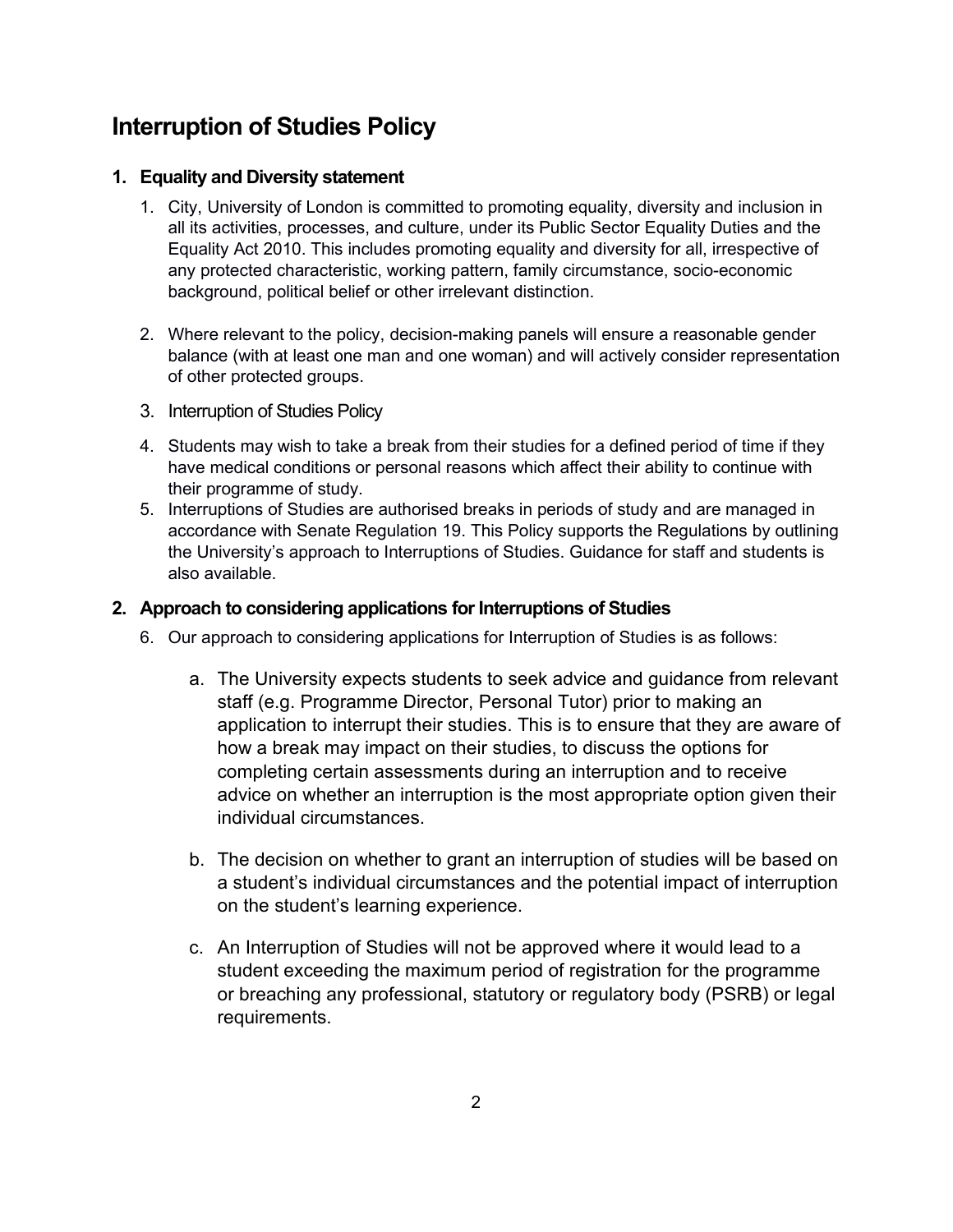- d. Applications will be considered in a timely manner, normally within 7 calendar days of receipt of an Interruption of Studies Request form.
- e. The normal period of interruption is 1 year from the start of the term in which the application to interrupt is approved. A student returning from an interruption of studies would therefore normally return at the start of the equivalent term in the following academic year. This reflects that the majority of programmes are delivered once per academic year and it would not normally be possible for a student to make up lectures and classes that they have missed if they were to return earlier.
- f. In exceptional circumstances, a shorter period of interruption may be granted where it is considered appropriate due to the nature of a student's circumstances and it is considered in their best interests to return earlier. In such cases, the feasibility of a student making up the lectures and classes missed during their period of absence taking into account their workload will need to be confirmed and their return to the programme should be dealt with via the Special Scheme of Studies procedure.
- g. Applications for Interruptions of Study will be considered by a member of academic staff nominated by the Dean of the relevant School

#### **3. Access to the University during Interruptions of Studies**

- 7. Students remain registered with the University whilst they are on period of interruption but as they will not be studying on their programme, they will:
	- a. Not be able to attend virtual and face-to-to lectures, classes or other scheduled contact time;
	- b. Not be able to access the physical and virtual library resources unless prior agreement is given by the relevant Programme Director.
- 8. In accordance with legal requirements in force at the time, students studying on a student study route (previously called Tier 4) visa may be required to leave the country whilst on a period of interruption.
- 9. Students will normally have limited contact with University staff members whilst interrupting their studies to enable relevant information to be communicated regarding the programme (e.g. programme changes) and to facilitate their return to the programme. Students will retain access to their University email account and IT services for this purpose during a period of interruption.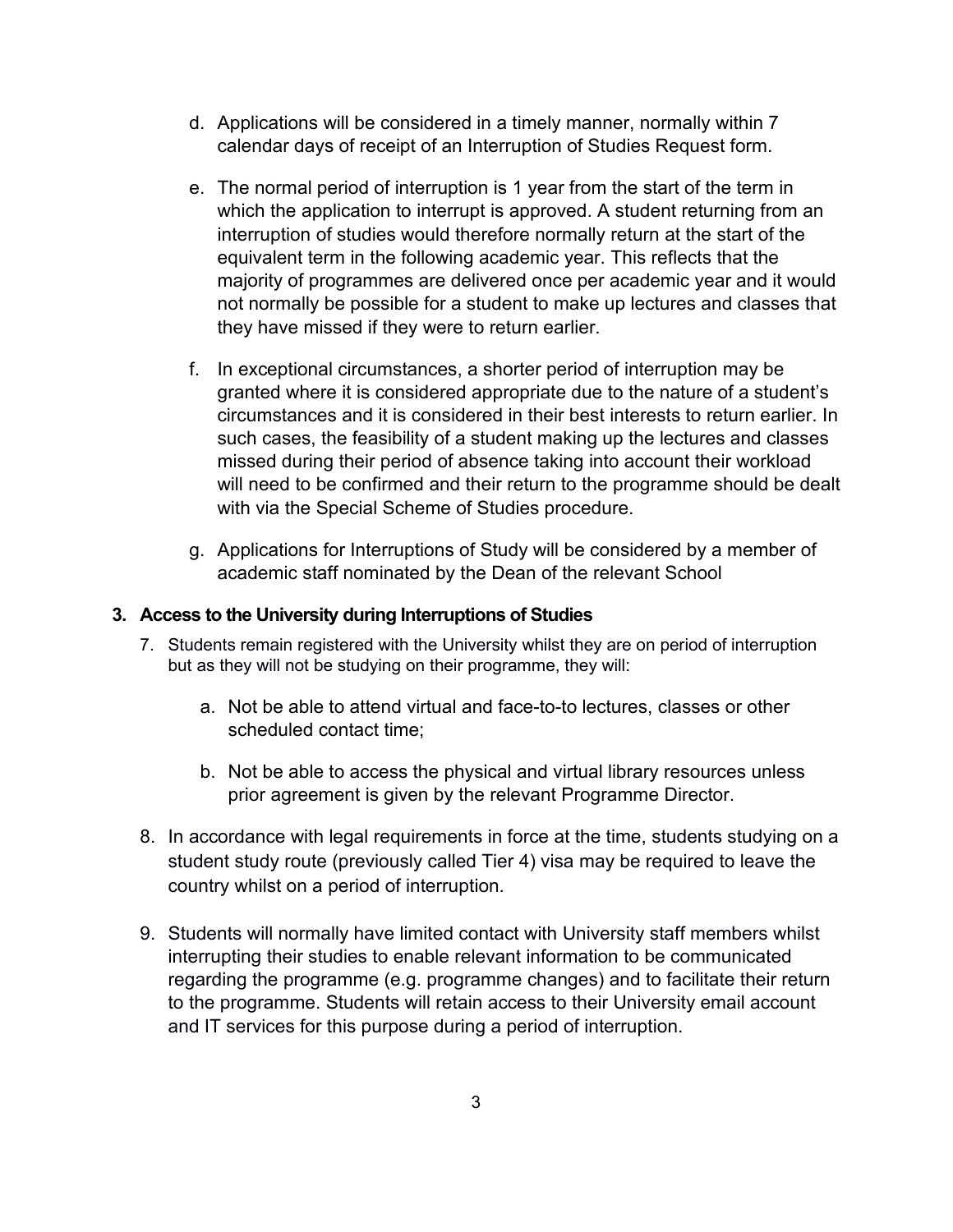## **4. Assessments during Interruptions of Studies**

- 10.Where the teaching for a module has been completed or a resit assessment is outstanding at the time the interruption of studies commences, it may be possible for a student to complete the assessments during the period of interruption. This is intended to enable assessments to be taken as soon as possible after learning for a module has been completed.
- 11.Students must submit a request to take relevant assessments as part of their application to interrupt their studies. Consideration will be given to whether it is feasible for a student to complete the assessments during the period of interruption given the nature of their individual circumstances.
- 12.If permitted to take assessments during a period of interruption, students are required to attempt all relevant assessments to ensure fairness and consistency with the student body as a whole.

# **5. Returning to study**

13.Liaison will take place with a student prior to their return to the University to confirm the arrangements for the resumption of study. This will include the date of return, elective module choices, where appropriate, confirmation of outstanding assessments and the implications of any changes to the programme or regulations during the period of interruption. Where possible, this should take the form of a face-to-face meeting between the Programme Director and the student to support the student's return to the programme.

# **6. COVID-19**

14.Students studying remotely may undertake meetings by video/telephone as necessary, and submit forms using email. We are keen to support you to continue their studies. If a student identifies particular issues, we will consider how these issues might be addressed to enable the student to continue.